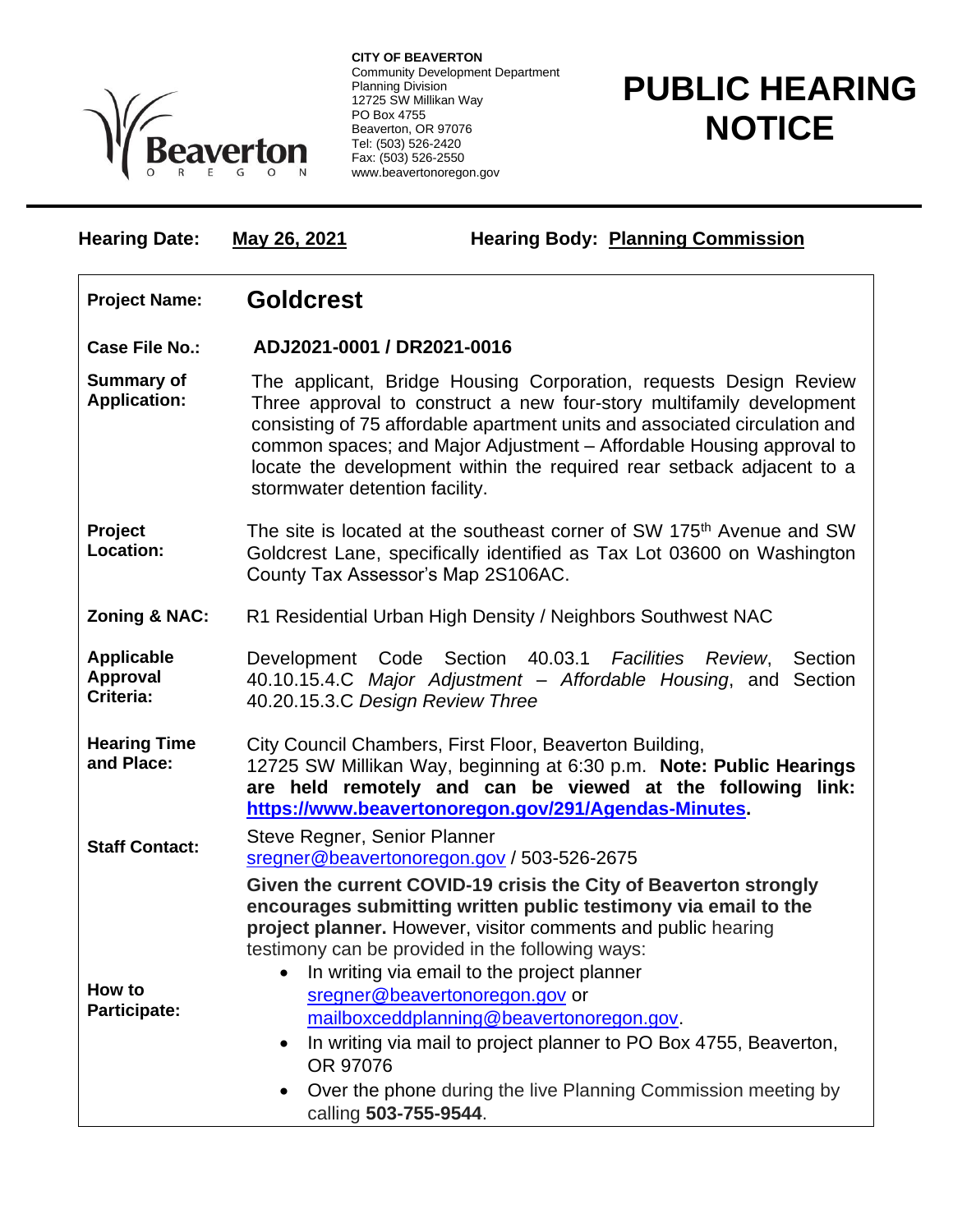In person on a video link. The Planning Commission Meeting can be viewed from the Beaverton Building Council Chambers, and in-person public hearing testimony may be provided on a computer set up in the Beaverton Building.

*NOTE: The City of Beaverton has declared a State of Emergency due to COVID-19 and the Community Development Division is closed to the public until further notice. The Community Development Department is evaluating temporary changes to processes and procedures to respond appropriately to the COVID-19 State of Emergency, and is committed to ensuring that the land use review process continues to fulfill the requirements of state and local law while protecting the health and wellbeing of the community.*

During this State of Emergency, staff strongly encourages you to submit any testimony comments or questions via email to the Project Planner. Pursuant to Section 50.83 of the Beaverton Development Code, written comments or exhibits submitted prior to the hearing to be submitted by staff at the hearing must be received by the City Recorder no later than 4:30 p.m. on the day of the scheduled hearing. Mailed written comments to the Commission should be sent to the attention of Steve Regner, Planning Division, PO Box 4755, Beaverton, OR 97076. To be made a part of the staff report, correspondence needs to be received by **May 14, 2021**. All written testimony provided prior to the meeting will be provided to Planning Commission prior to their decision. Please reference the Case File Number and Project Name in your written comments. Comments may also be provided via email to [sregner@beavertonoregon.gov.](mailto:sregner@beavertonoregon.gov)

Staff strongly encourages you to participate in the public process by reviewing documents online and viewing the public meeting at [https://www.beavertonoregon.gov/291/Agendas-Minutes.](https://www.beavertonoregon.gov/291/Agendas-Minutes) The City has implemented a phone-based tool for submitting oral testimony at Planning Commission meetings and/or provide an opportunity to testify via webcam at the Beaverton Building during the hearing. The telephone call-in line for public testimony during the public hearing is 503-755-9544. If you do not have the technology to view documents, watch, or participate in the meeting, please contact the project planner for additional support.

## **Facilities Review Committee Meeting Day: Wednesday, May 5, 2021**

The Facilities Review Committee is not a decision making body, but advises the Director and Planning Commission on a project's conformity to the technical criteria specified in Section 40.03 of the Beaverton Development Code. The Director will include the Committee's recommendation in the staff report to the decision making authority. The Facilities Review Committee meeting is open to the public, but is not intended for public testimony.

A copy of the pre-application conference notes, neighborhood meeting information, and all other documents and evidence submitted by or on behalf of the applicant, and applicable review criteria, are available for inspection at the Beaverton Planning Division, 4<sup>th</sup> floor, Beaverton Building, 12725 SW Millikan Way, between the hours of 7:30 a.m. and 4:30 p.m. Monday through Friday, except holidays. A copy of the staff report will be available for inspection at no cost at least seven (7) calendar days before the hearing. A copy of any or all materials will be provided at reasonable cost. A copy of the staff report may also be viewed online at: [www.beavertonoregon.gov/DevelopmentProjects](http://www.beavertonoregon.gov/DevelopmentProjects)

The Planning Commission shall conduct hearings in accordance with adopted rules of procedure and shall make a decision on the development application after the hearing closes. Failure to raise an issue in a hearing, by testifying in person or by letter, or failure to provide statements or evidence with sufficient specificity to afford the decision making authority an opportunity to respond to such issue, precludes appeal to the Land Use Board of Appeals on the issue.

*Accessibility information: This information can be made available in large print or audio tape upon request. Assistive listening devices, sign language interpreters, or qualified bilingual interpreters can be made available at any public meeting or program with 72 hours advance notice. To request these services, contact Steve Regner by calling 711 503-319-4427 or email [sregner@beavertonoregon.gov.](mailto:sregner@beavertonoregon.gov)*